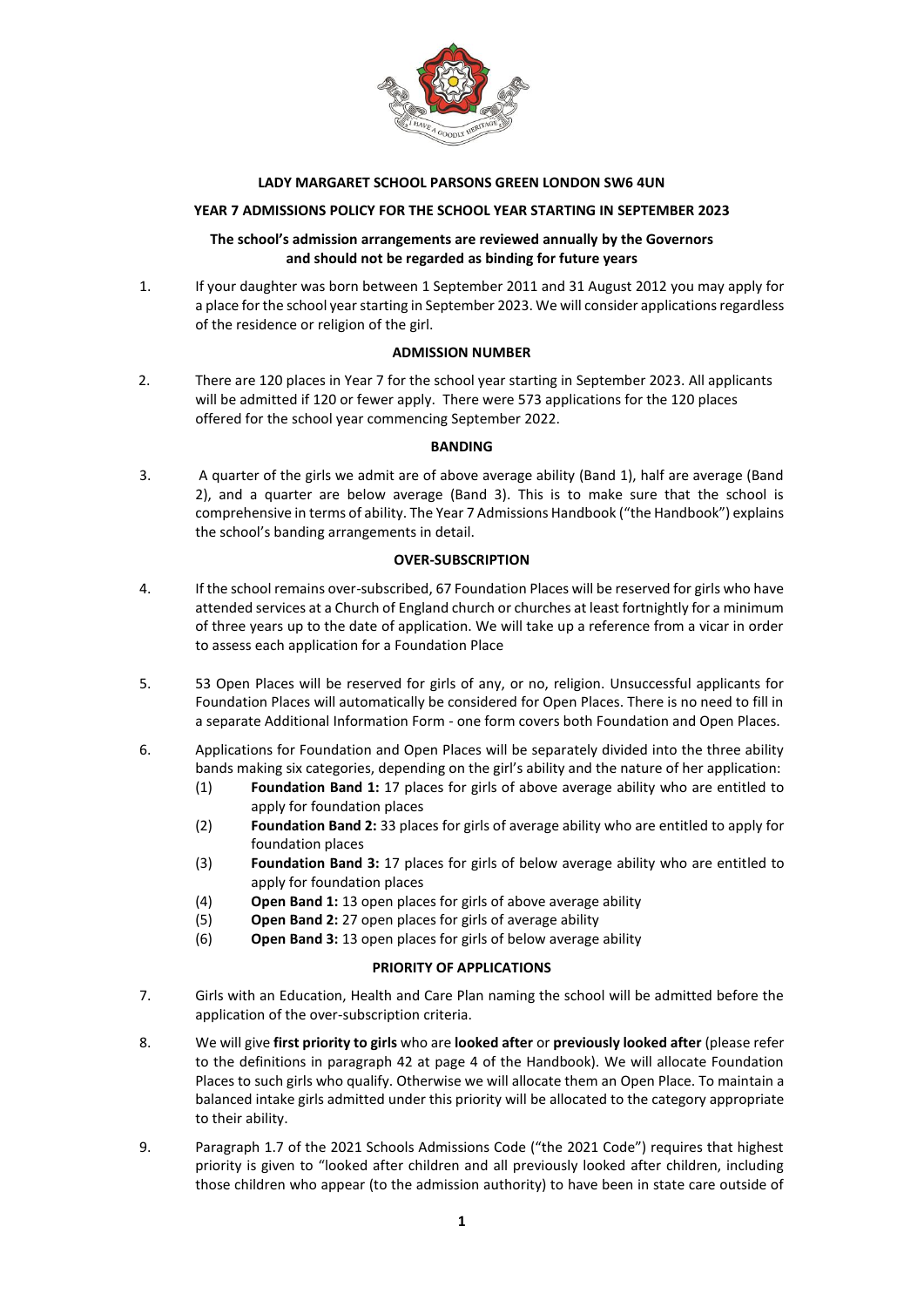England and ceased to be in state care as a result of being adopted".

- 10. The Governors will therefore give highest priority to these children.
- 11. For the purposes of this policy:
	- (1) "LAC" means looked after children;
	- (2) "PLAC" means previously looked after children, that is to say children who were adopted (or subject to child arrangements orders or special guardianship orders) immediately following having been looked after by English local authorities;
	- (3) "IAPLAC" means internationally adopted previously looked after children who appear to have been in state care outside of England and ceased to be in state care as a result of being adopted.
- 12 All references to previously looked after children in this Policy mean children who were adopted (or subject to child arrangements orders or special guardianship orders) immediately following having been looked after as well as those children who appear to have been in state care outside of England and ceased to be in state care as a result of being adopted.
- 13 Therefore the other provisions in this Policy which apply to PLAC apply to IAPLAC in exactly the same way as they do to PLAC.
- 14 The Governors will take into account any statutory or non-statutory government guidance on the admission of IAPLAC when assessing evidence provided by parents who want their child to be considered under the IAPLAC criterion.
- 15 We will give **second priority** within each category to siblings provided there are sufficient places in the appropriate category (Foundation Band 1, 2 and 3 and Open Band 1, 2 and 3). We will allocate Foundation Places to siblings who satisfy the conditions of church attendance. Otherwise we will allocate them Open Places.
- 16 Please refer to the definition of siblings in paragraph 42 at pages 4 and 5 of the Handbook. Where sibling priority is claimed on the basis of an older sister already admitted to the school a girl does not qualify for sibling priority if:
	- (1) her older sister will not be a pupil at the school in the Admission Year; or
	- (2) her home address is at a greater straight line distance from the school than the home address of her older sister at the time of the latter's admission; or
	- (3) her older sister first joined the school at Year 12 or thereafter.
- 17 **We will give third priority** within each category to the girls who live closest to the school. Closeness to the school will be calculated using a straight line measurement from the child's home address point determined by Ordnance Survey Data to the centre point of the school as determined by the London Borough of Hammersmith & Fulham's computerised measuring system. Accessibility by car or public transport will be disregarded. If any applicants share the same address, i.e. live in the same block of flats or a shared house, priority will be given to those closest to the ground floor and then by ascending flat number order.
- 18 The home address is the girl's permanent residence. It will normally be the address held for the girl by her Primary School. If parents are separated and share residence of the child, the address given should be that of the parent with whom the girl spends most of the school week. If the parent making the application lives at a different address from the girl's, a letter of explanation should be attached. An application can only be made from a single address and only a single application can be made for each girl. It is not acceptable for a family to use a temporary address to secure a place. In disputed cases, we will make a judgment based on the evidence available to us.
- 19 We will resolve a tie between applicants by lot (lots to be drawn by someone independent of the school, nominated by the Local Authority).

#### **OPEN SESSIONS**

20 Parents generally find that the open sessions at the school are helpful. These are publicised well in advance. However attendance at open sessions is not compulsory. They form no part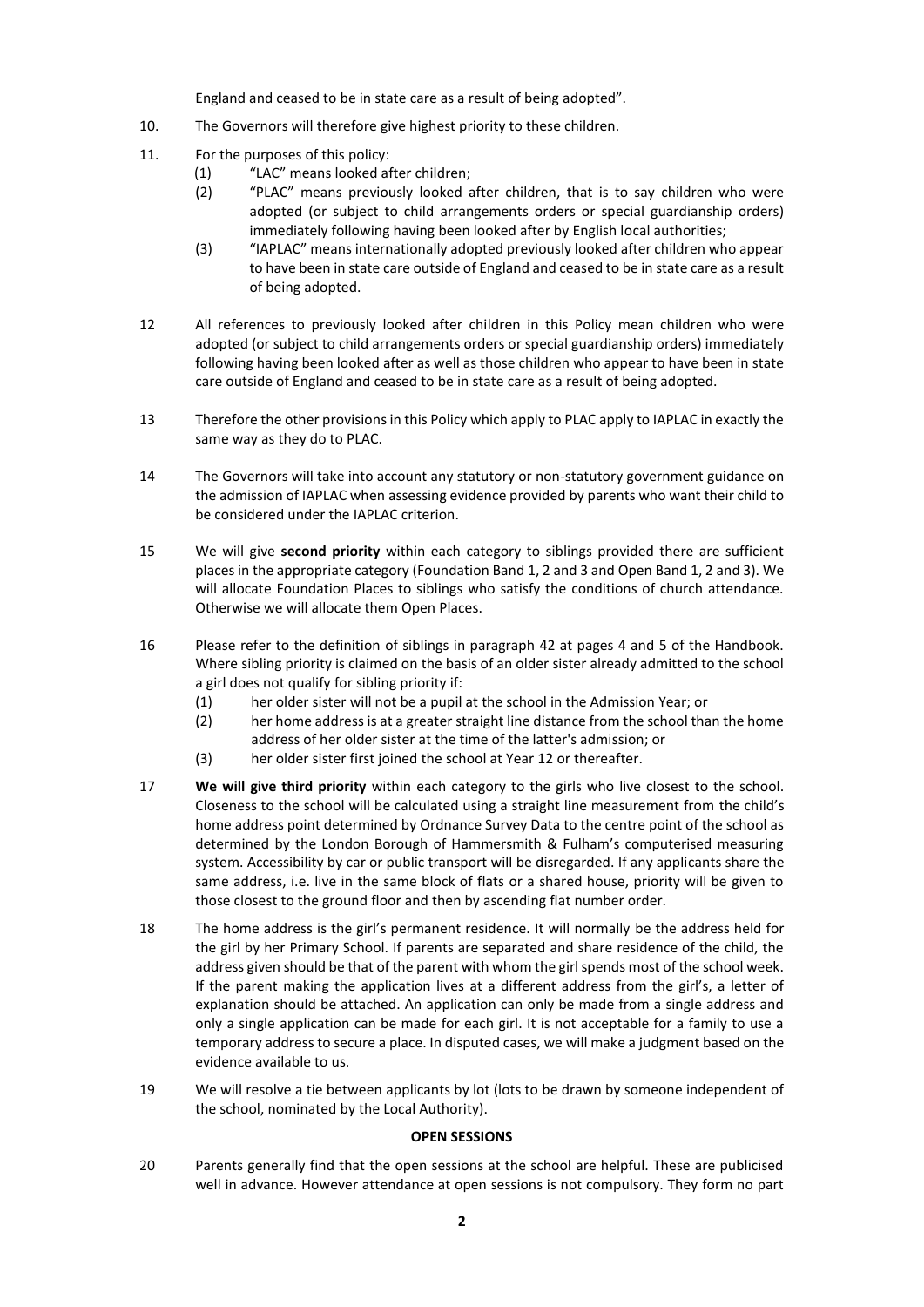of the admissions process and non-attendance will not adversely affect decisions on admissions.

### **THE COMMON APPLICATION FORM**

21 Parents must complete a Common Application Form (CAF) **and return it to their Home Authority**. You may only complete one CAF for each girl*.* **No application can be considered unless your Home Authority has received your CAF**. Your CAF is confidential between you and your Home Authority and it is not sent to any of the schools named on it.

### **THE ADDITIONAL INFORMATION FORM**

- 22 As well as returning the Common Application Form to their Home Authority parents should obtain the **Additional Information Form** from Lady Margaret School and return it **to the school** by the date set by their Home Authority for the return of the Common Application Form.
- 23 Parents must submit, with their Additional Information Form and any notification of change of address after submission of the Additional Information Form (see Paragraph 23 below), **two** of the following so that the home (or new) address can be verified:
	- (1) a Council Tax bill or statement; and/or
	- (2) a utility bill or statement; and/or
	- (3) their Child Benefit statement.
- 24 If the home (or new) address is rented accommodation and the rent includes Council Tax, parents must submit **two** of the following so that the home (or new) address can be verified:
	- (1) a utility bill or statement; and/or
	- (2) another and separate utility bill or statement from a different supplier; and/or
	- (4) their Child Benefit statement.
- 25 The bills and statements must be the **most recent**. The utility bills must relate to a period ending no more than three months before the date of the Additional Information Form or notification of change of address. Mobile phone bills are not acceptable. **Please submit original documents where possible.**
- 26 Parents seeking to have girls admitted as previously looked after girls must also submit with their Additional Information Form:
	- (1) a copy of the adoption order, residence order or special guardianship order; and
	- (2) a letter from the local authority that last looked after her confirming that she was looked after immediately prior to that order being made.
- 27 Parents seeking to have girls admitted as internationally adopted previously looked after girls must also submit with their Additional Information Form copies of the relevant adoption order or other legal document giving effect to the adoption together with any necessary translations
- 28 **Failure without reasonable cause to submit these documents with the Additional Information Form will mean that the application cannot be processed if the relevant category is over-subscribed.**
- 29 **Parents must inform us of any change of material circumstances affecting the application for a place (for example a change of address).**

#### **BANDING TESTS**

30 All applicants will be assessed by the school to see into which ability band they fall. Banding tests for Year 7 applicants will be held on a date to be confirmed in November 2022. Applicants will be assessed in Mathematics and English.

# **OFFERS AND APPEALS**

31 Offers are administered by the Home Authority who will post them to parents in March 2023. Parents are requested not to telephone the school before then. An offer must be accepted within 14 days of receipt of the Home Authority offer or the place will be offered to another applicant. Parents should inform both the Home Authority and the school whether they wish